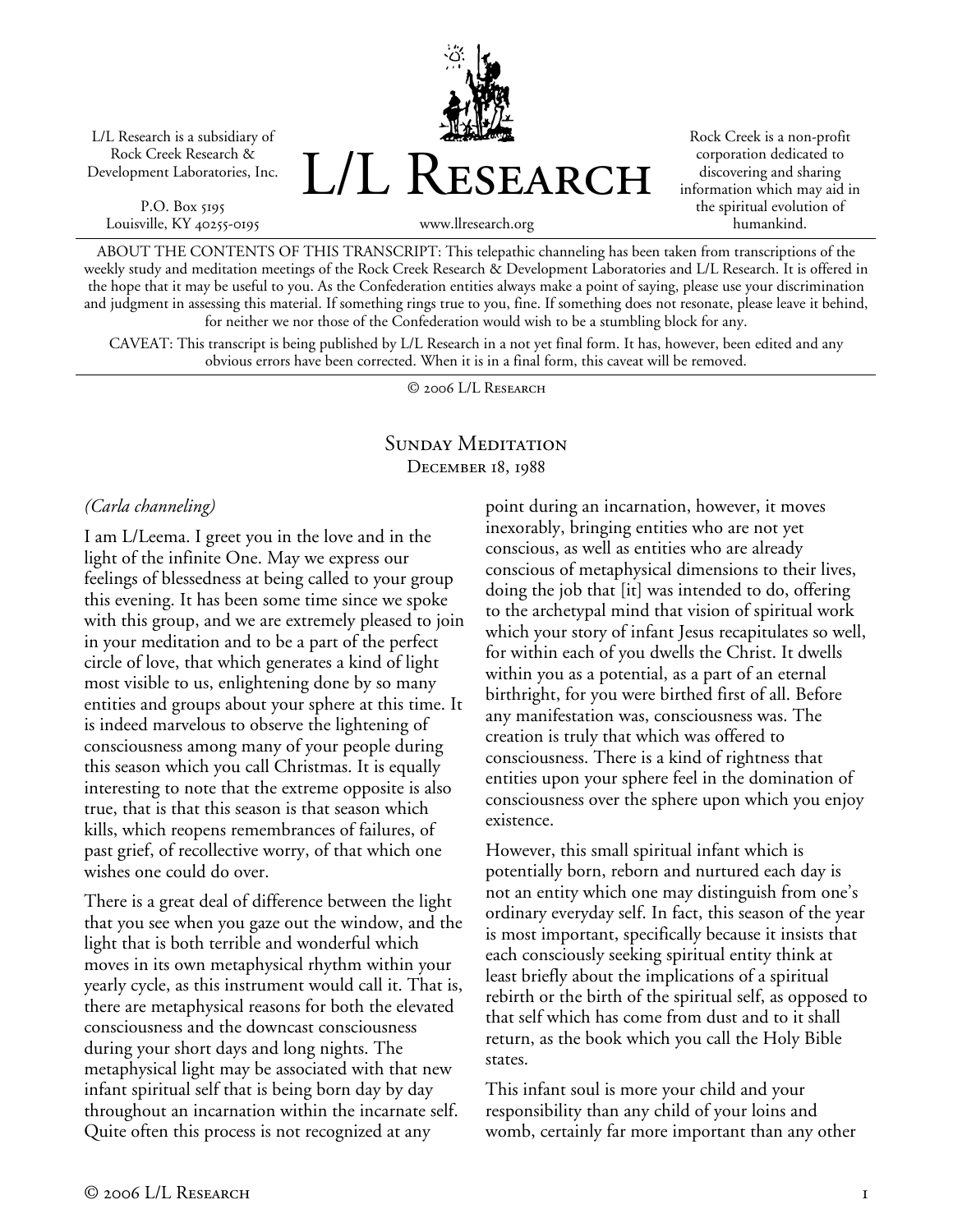single consideration which your mind may entertain in the course of the everyday existence, for this self is that vehicle which is, in a deeper reality, your Self, that continuing Self about which you know so little, and about which you desire to know so such more.

It is that Self within each to which we speak, hoping that some turn of phase, some retelling of the story we tell over and over, will trip the mind, will trigger the emotion, will serve to inspire a seeking soul to seek more accurately, more carefully and more persistently. That you exist, and support that existence without being a burden upon others, may be perhaps seen as what this instrument would call the outer reality. This same kind of responsibility is one which we would suggest each consciously seeking entity entertain, that is that the nurturing and the self-sufficiency of the infant and growing and needful self be seen to as if each entity were the parent of its own spirit, of its own soul, for the soul needs the nurturing that will allow it to grow, just as you need your sunlight, or the hope of sunlight in the depth of winter. So the soul is bleak, unfocused and half-forgotten, for even those who attempt to be conscious of their spiritual selves, in many cases, for lack of some understandable, specific and practical way to practice the awareness of that soul self, and to practice that which will make it more healthy and more strong and more and more ennobled.

In some ways we might say that this is like this instrument's memory of the cliché concerning the carving of the statue of an elephant out of stone. When the artist is asked how he is able to seek and manifest the elephant within the stone, the answer is from the artist that he chips away everything that does not look like an elephant. This is only understandable by one with equal facility as an artist. In the same way, each entity sits within the illusion, which is your existence within the incarnational experience, like the block of rock which has within it the perfectly faceted gem, the perfectly carved statue, or whatever image one could most satisfactorily call up to enliven something as inert as a block of stone.

We have always offered one basic, practical, daily tool or resource to use in the discovery, rediscovery and nurturing on a continual basis of the soul-self. That tool is meditation. We do not encourage long periods of meditation nearly as much as we encourage a persistent dailiness of practice, for like any other thing, that which occupies the mind on a daily basis as an instinctive and reflexive recall is learned in a way [in which] that which is approached only when necessary or periodically cannot hope to match.

The meeting together to share love is also a kind of Christmas, and we would suggest to remember when each entity inevitably will feel downhearted during this period, that each day can be a small Christmas, if it is remembered that the Christ within is small, needs nurturing, needs attention, and needs most of all to be in the company of the infinite Creator. This is done by the turning of the attention. Meditation in and of itself tends to bring one to a realization, on a continuing basis, of the mystery and fascination of infinite intelligence, tends to bring one to a reckoning with love, and with one's relation with love itself, that which created all that there is.

Yet, if it is simply remembered that Christmas is far more important symbolically than literally, then you may keep Christmas within the heart, and then "bah-humbugs" are at an end forever, for the Christmas within you is the mass of Christ, is the thanksgiving for your relationship with the infinite mystery which for want of a better word we call love, the one original Thought, the Logos, which created all that there is. That relationship is direct. Thusly, what you wish for at Christmas is not presents, as in gifts, but the presence, or the communion with the infinite One.

Thus, as one goes into meditation, we very much suggest using readings, mantras or some inspirational thought which leads one towards the intention to tabernacle with that which is holy, with that which is the infinite mystery of the Creator.

We encourage each further, whenever the feelings are depressed, at whatever time of year, to recreate within the mind the Christmas experience of great darkness, short under-lit days of shadow and bleak cold, and a piercing and poignant joy of that infant spirit that against all odds, and without the acceptance of the darkness, moves into darkness as light that is not recognized. You yourselves are full of light which you do not recognize. It is not sunshine; it is not light in a physical sense. You are the carriers of precious treasure. You carry the infinity of the love and the light of the infinite Creator. Picture it. Symbolize it within yourselves as the Christ child, and give it room, encouragement and attention that it may grow each day.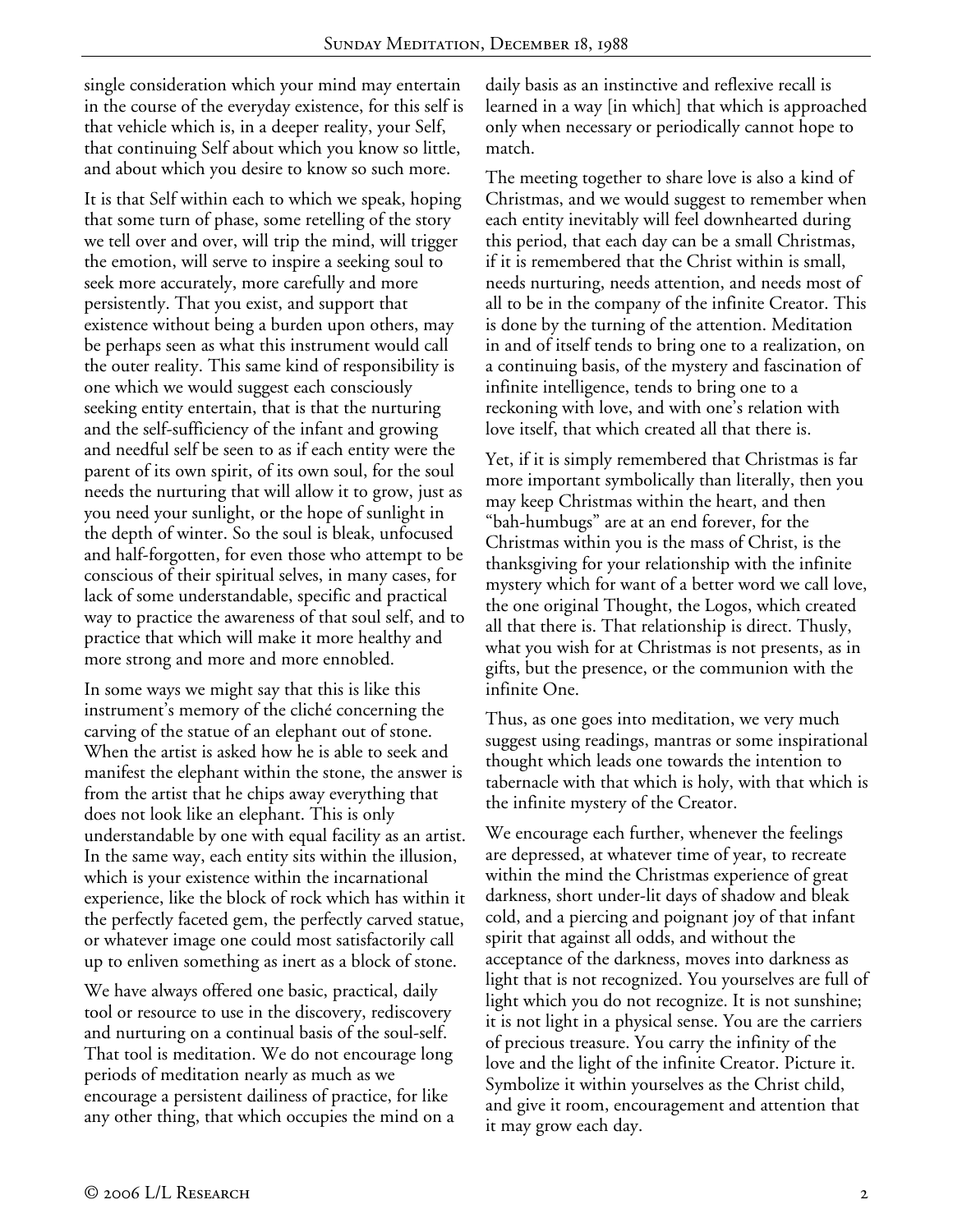As always, we encourage each to remain light of heart in the face of failure as perceived by the self. In the first place, we assure you, you do not know that which you do, and you shall not know until the veil has been lifted and you are no longer within the experience you now enjoy. In the second place, the recognition of an error perceived is all we encourage you to think of it as, emotionally neutral, much like a roundly worked puzzle, once the logically correct answer has been discovered, it is a matter of using the eraser and correcting that which is within your own mind so that it is in harmony with the divine laws, shall we say, as perceived by the self as a nurturer of the spirit.

We ask each, in sum, to take a very long view of Christmas, to release Christmas from any literal meaning—for those meanings have been very much distorted among your people—and to reclaim for yourself the glory, the splendor, the wonder, and the mystery of spiritual growth.

It has been a privilege to speak through this instrument and to this group. We would at this time release the floor, that the one known as Latwii might conclude this session. We are known to you as those of L/Leema, and leave you with jingle bells and Christmas carols and nervous relatives and all of the somewhat disheartening aspects of an illusion that in its way attempts in the midst of darkness to teach about light and love and beauty and mystery. Adonai. We leave you in the love and the light within you, all about you, everywhere of the one infinite Creator. Adonai. Adonai vasu borragus.

## *(Carla channeling)*

I am Latwii. We have decided to use this instrument because there is some difficulty with the one known as Jim. We have a fairly simple task through this instrument, because we shall not be able to ask for questions. However, we would address a query from the one known as R. This was our intent as we moved to the one known as Jim, and we find it permissible to do so through this instrument, as there is no spoken question at this time to rattle the instrument's, shall we say, somewhat shaky intellect. Actually, we may say that those words were perhaps more hers than ours.

One who wishes to know how to move into the unveiling process may well view the courting process. The deeper portions of the mind are pure, more sensitive, and far more delicate in structure

than those portions of the mind which are in heavy, everyday use. The deeper portions of the mind are those portions which react to impersonal and deeply felt rhythms and energies which flow into the energy web of the individual. The process of unveiling that deep mind is one which will spin many, many incarnations, and, in short, our opinion—and we stress that it is our opinion, and fallible—is that entrance into the deep mind should be as careful, loving and concerned as the suitor with damp palms who offers a corsage to his date for the dance.

It is truly a gentle thing when done well, and a slow process when done well, to lift the veil, not by intent, but by the process of disciplining one's waking personality. That is, one does not successfully assault the deep mind, rather, one prepares oneself to receive from the deep mind that which it is prepared to give, and then through the process of meditation, the process of the daydream, the vision, and the dreaming within sleep, it is in these ways that the deep mind yields its fruits to the conscious mind.

The way to stop the flow of information from the deep mind is to ignore information from the deep mind. That is not to say that one should be without discrimination and if one feels one has had a vision one must then do it. We do not encourage this sort of lack of discrimination at all. What we are saying is that it is well to seek gently, persistently, as the suitor would court the beloved, allowing the deep mind to reveal that which was previously unrevealed in a natural manner.

The difficulties which one discovers, if one attempts to move into the archetypical mind with a bulldozer, is that one will destroy the very scenery one has come to enjoy, without ever understanding its character, for there are many portions of the deep mind, and those which are won by force are those which shall be archetypes not particularly helpful to one upon the path of service to others.

Remember that all that there is lies within your consciousness, therefore you are as capable of receiving information perceived as negative from the deep mind as information biased towards love, kindliness and an over-arching ennoblement of self, of purpose and of life. Therefore, it is to the gentle person, to the persistent person, that the deep mind offers its beautiful, sweet-smelling bloom. Enjoy each new realization without holding onto it, and